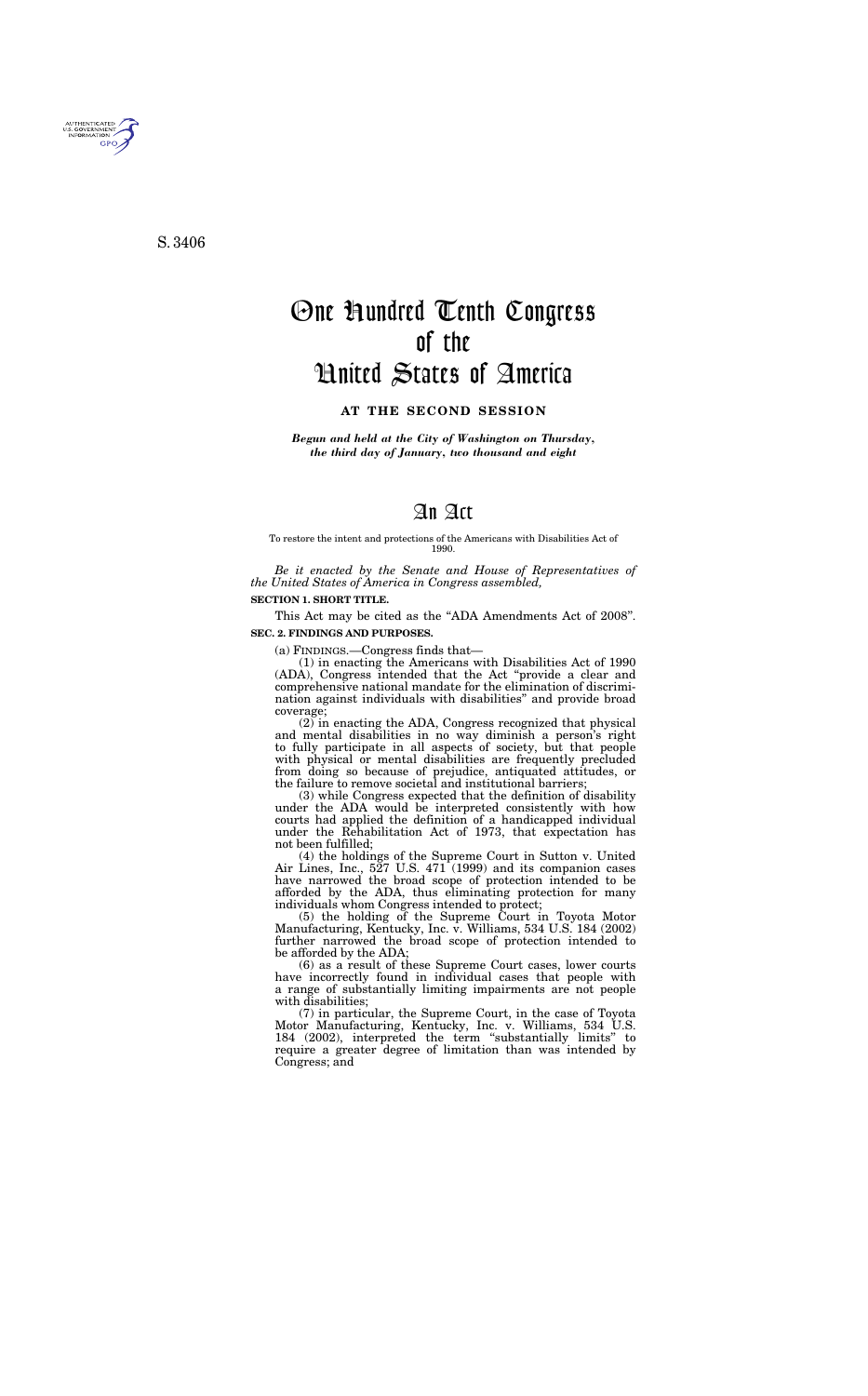(8) Congress finds that the current Equal Employment Opportunity Commission ADA regulations defining the term "substantially limits" as "significantly restricted" are inconsistent with congressional intent, by expressing too high a standard.

(b) PURPOSES.—The purposes of this Act are—

(1) to carry out the ADA's objectives of providing ''a clear and comprehensive national mandate for the elimination of discrimination'' and ''clear, strong, consistent, enforceable standards addressing discrimination'' by reinstating a broad scope of protection to be available under the ADA;

(2) to reject the requirement enunciated by the Supreme Court in Sutton v. United Air Lines, Inc., 527 U.S. 471 (1999) and its companion cases that whether an impairment substantially limits a major life activity is to be determined with reference to the ameliorative effects of mitigating measures;

(4) to reject the standards enunciated by the Supreme Court in Toyota Motor Manufacturing, Kentucky, Inc. v. Williams, 534 U.S. 184 (2002), that the terms ''substantially'' and "major" in the definition of disability under the ADA "need to be interpreted strictly to create a demanding standard for qualifying as disabled,'' and that to be substantially limited in performing a major life activity under the ADA "an individual must have an impairment that prevents or severely restricts the individual from doing activities that are of central importance to most people's daily lives'';

(3) to reject the Supreme Court's reasoning in Sutton v. United Air Lines, Inc., 527 U.S. 471 (1999) with regard to coverage under the third prong of the definition of disability and to reinstate the reasoning of the Supreme Court in School Board of Nassau County v. Arline, 480 U.S. 273 (1987) which set forth a broad view of the third prong of the definition of handicap under the Rehabilitation Act of 1973;

"(1) physical or mental disabilities in no way diminish a person's right to fully participate in all aspects of society,

(5) to convey congressional intent that the standard created by the Supreme Court in the case of Toyota Motor Manufacturing, Kentucky, Inc. v. Williams, 534 U.S. 184 (2002) for ''substantially limits'', and applied by lower courts in numerous decisions, has created an inappropriately high level of limitation necessary to obtain coverage under the ADA, to convey that it is the intent of Congress that the primary object of attention in cases brought under the ADA should be whether entities covered under the ADA have complied with their obligations, and to convey that the question of whether an individual's impairment is a disability under the ADA should not demand extensive analysis; and

(6) to express Congress' expectation that the Equal Employment Opportunity Commission will revise that portion of its current regulations that defines the term "substantially limits" as ''significantly restricted'' to be consistent with this Act, including the amendments made by this Act.

#### **SEC. 3. CODIFIED FINDINGS.**

Section 2(a) of the Americans with Disabilities Act of 1990 (42 U.S.C. 12101) is amended—

(1) by amending paragraph (1) to read as follows: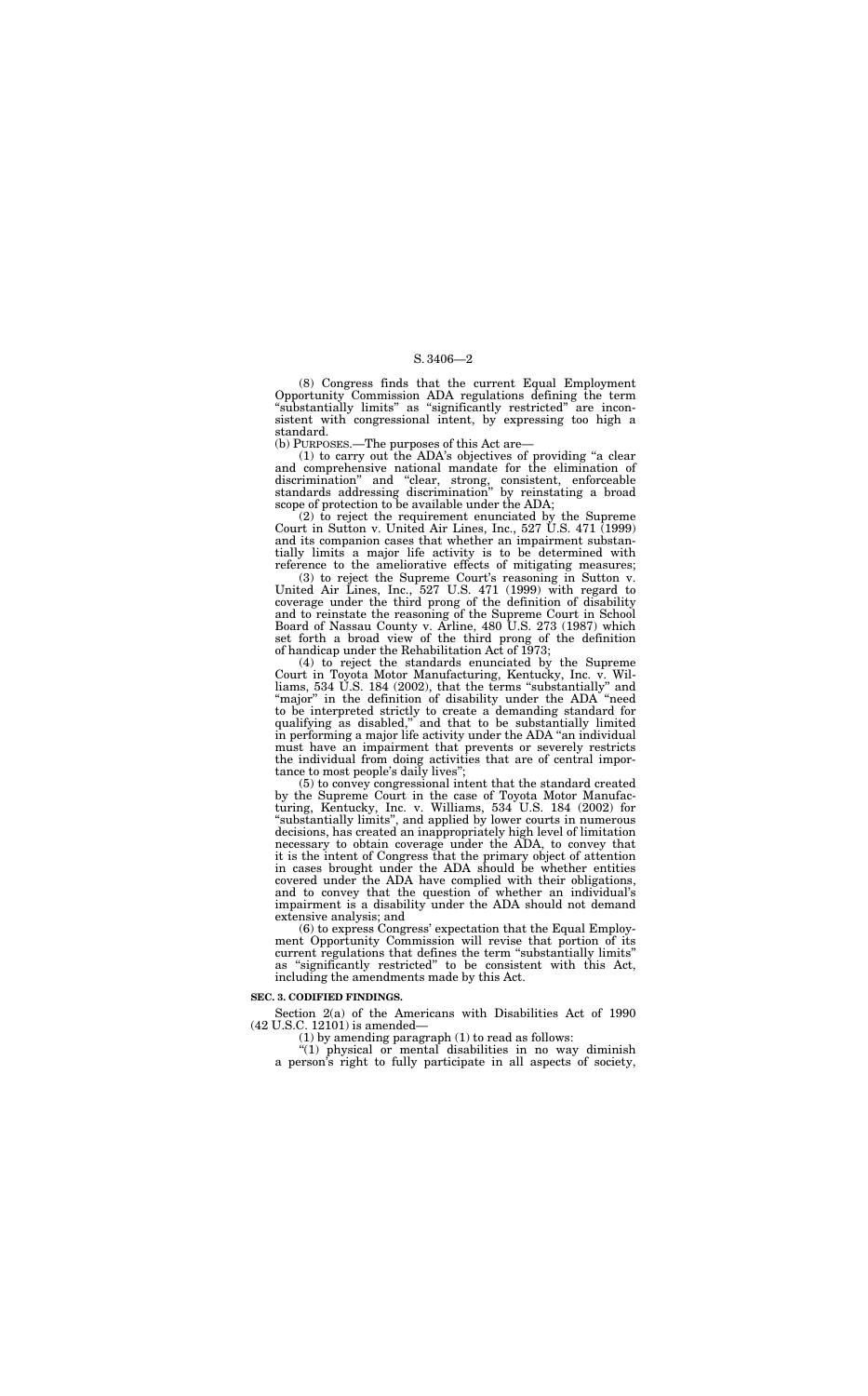yet many people with physical or mental disabilities have been precluded from doing so because of discrimination; others who have a record of a disability or are regarded as having a disability also have been subjected to discrimination;";

(2) by striking paragraph (7); and

(3) by redesignating paragraphs (8) and (9) as paragraphs (7) and (8), respectively.

#### **SEC. 4. DISABILITY DEFINED AND RULES OF CONSTRUCTION.**

(a) DEFINITION OF DISABILITY.—Section 3 of the Americans with Disabilities Act of 1990 (42 U.S.C. 12102) is amended to read as follows:

#### **''SEC. 3. DEFINITION OF DISABILITY.**

''As used in this Act:

''(1) DISABILITY.—The term 'disability' means, with respect to an individual—

''(A) a physical or mental impairment that substantially limits one or more major life activities of such individual;

"(B) MAJOR BODILY FUNCTIONS.—For purposes of paragraph (1), a major life activity also includes the operation of a major bodily function, including but not limited to, functions of the immune system, normal cell growth, digestive, bowel, bladder, neurological, brain, respiratory, circulatory, endocrine, and reproductive functions.

''(B) a record of such an impairment; or ''(C) being regarded as having such an impairment

(as described in paragraph (3)).

''(2) MAJOR LIFE ACTIVITIES.—

"(B) Paragraph  $(1)(C)$  shall not apply to impairments that are transitory and minor. A transitory impairment is an impairment with an actual or expected duration of 6 months or less.

''(A) IN GENERAL.—For purposes of paragraph (1), major life activities include, but are not limited to, caring for oneself, performing manual tasks, seeing, hearing, eating, sleeping, walking, standing, lifting, bending, speaking, breathing, learning, reading, concentrating, thinking, communicating, and working.

"(4) RULES OF CONSTRUCTION REGARDING THE DEFINITION OF DISABILITY.—The definition of 'disability' in paragraph (1) shall be construed in accordance with the following:

''(3) REGARDED AS HAVING SUCH AN IMPAIRMENT.—For purposes of paragraph (1)(C):

''(A) An individual meets the requirement of 'being regarded as having such an impairment' if the individual establishes that he or she has been subjected to an action prohibited under this Act because of an actual or perceived physical or mental impairment whether or not the impairment limits or is perceived to limit a major life activity.

''(A) The definition of disability in this Act shall be construed in favor of broad coverage of individuals under this Act, to the maximum extent permitted by the terms of this Act.

''(B) The term 'substantially limits' shall be interpreted consistently with the findings and purposes of the ADA Amendments Act of 2008.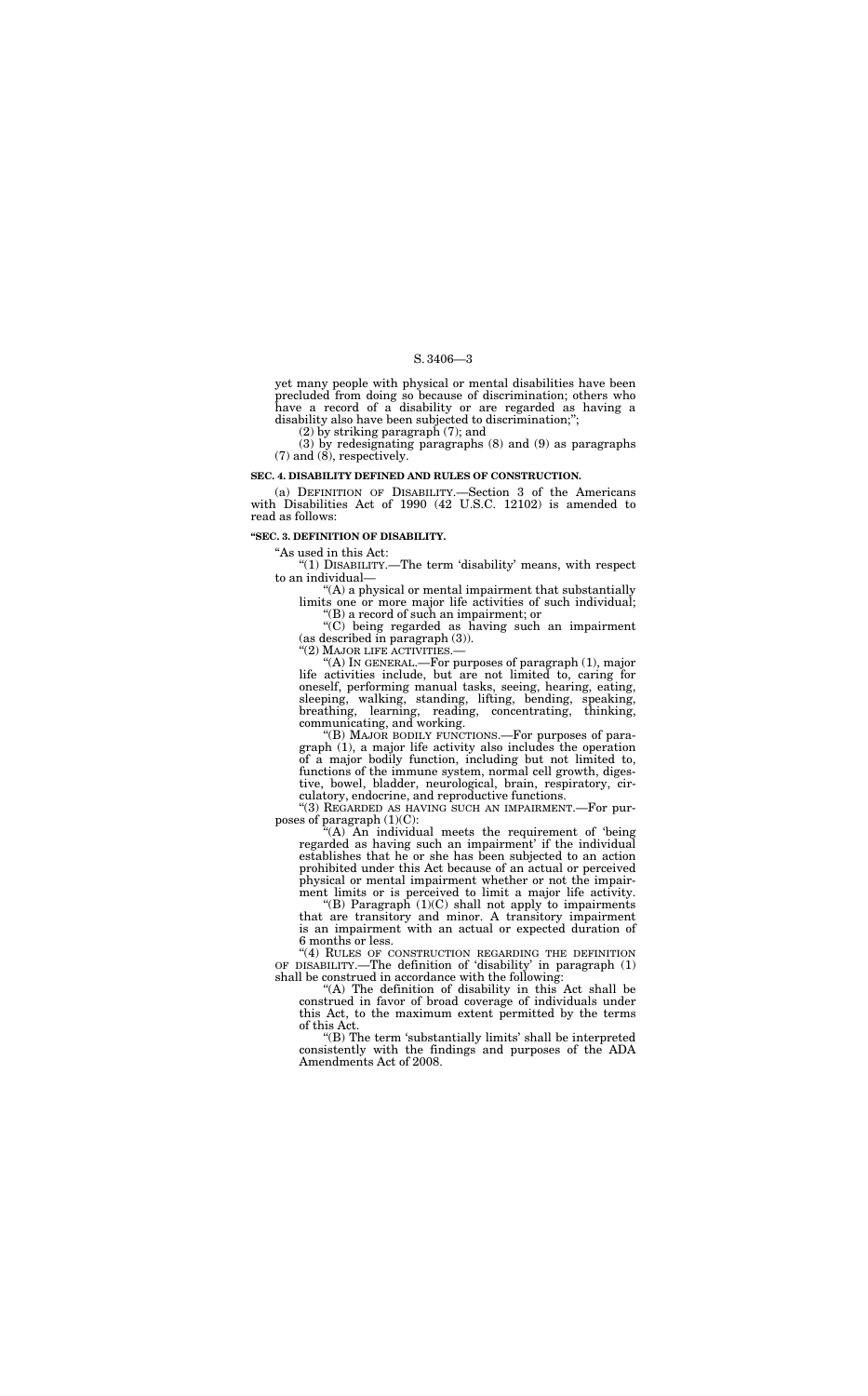''(C) An impairment that substantially limits one major life activity need not limit other major life activities in order to be considered a disability.

''(D) An impairment that is episodic or in remission is a disability if it would substantially limit a major life activity when active.

 $E(E)(i)$  The determination of whether an impairment substantially limits a major life activity shall be made without regard to the ameliorative effects of mitigating measures such as—

''(I) medication, medical supplies, equipment, or appliances, low-vision devices (which do not include ordinary eyeglasses or contact lenses), prosthetics including limbs and devices, hearing aids and cochlear implants or other implantable hearing devices, mobility devices, or oxygen therapy equipment and supplies;

''(II) use of assistive technology;

''(III) reasonable accommodations or auxiliary aids or services; or

''(IV) learned behavioral or adaptive neurological modifications.

"(A) qualified interpreters or other effective methods of making aurally delivered materials available to individuals with hearing impairments;

''(ii) The ameliorative effects of the mitigating measures of ordinary eyeglasses or contact lenses shall be considered in determining whether an impairment substantially limits a major life activity.

''(iii) As used in this subparagraph—

"(2) STATE.—The term 'State' means each of the several States, the District of Columbia, the Commonwealth of Puerto Rico, Guam, American Samoa, the Virgin Islands of the United States, the Trust Territory of the Pacific Islands, and the Commonwealth of the Northern Mariana Islands.''.

''(I) the term 'ordinary eyeglasses or contact lenses' means lenses that are intended to fully correct visual acuity or eliminate refractive error; and

''(II) the term 'low-vision devices' means devices that magnify, enhance, or otherwise augment a visual image.''.

(b) CONFORMING AMENDMENT.—The Americans with Disabilities Act of 1990 (42 U.S.C. 12101 et seq.) is further amended by adding after section 3 the following:

#### **''SEC. 4. ADDITIONAL DEFINITIONS.**

"As used in this Act:

''(1) AUXILIARY AIDS AND SERVICES.—The term 'auxiliary aids and services' includes—

''(B) qualified readers, taped texts, or other effective methods of making visually delivered materials available to individuals with visual impairments;

''(C) acquisition or modification of equipment or devices; and

''(D) other similar services and actions.

(c) AMENDMENT TO THE TABLE OF CONTENTS.—The table of contents contained in section 1(b) of the Americans with Disabilities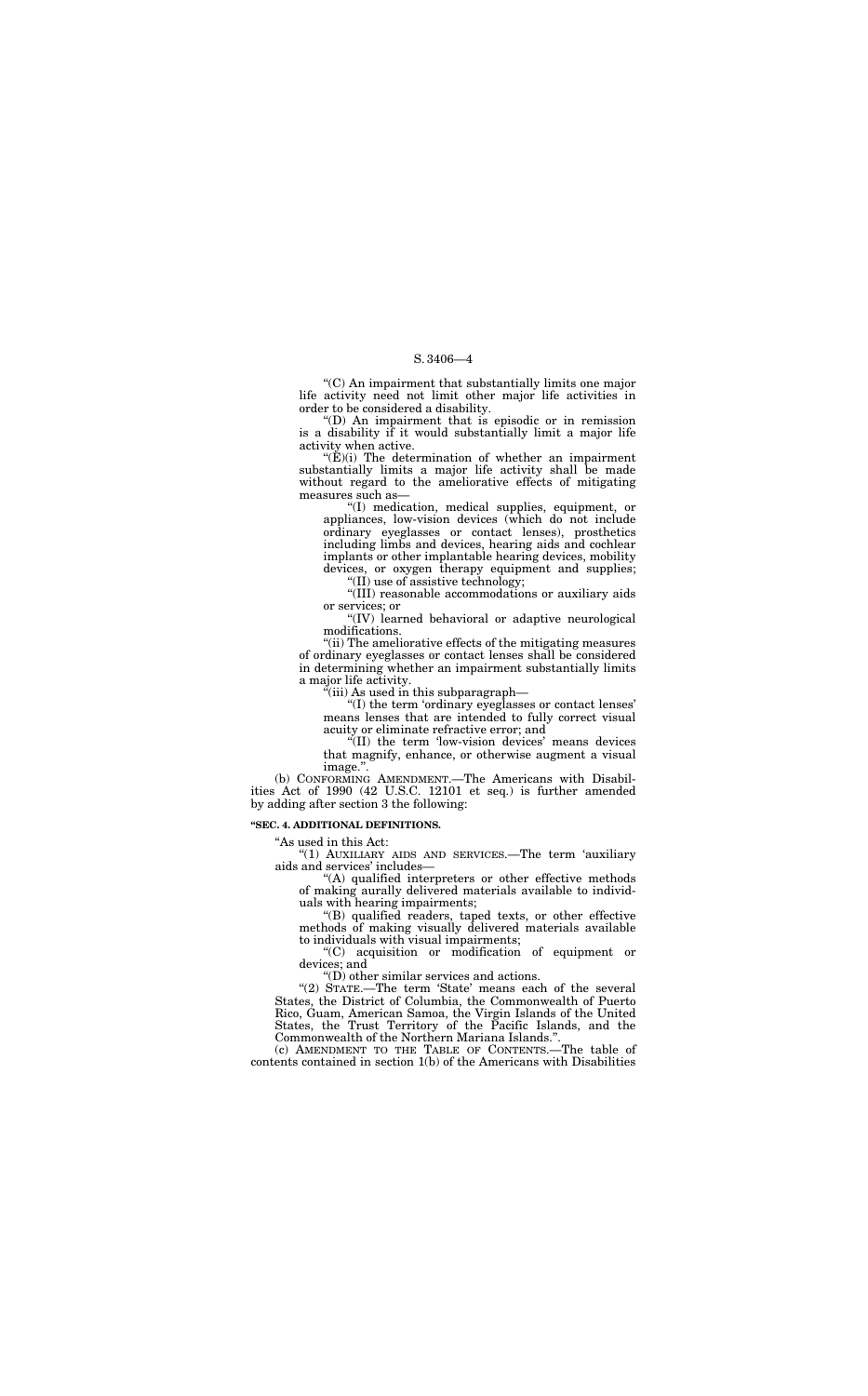Act of 1990 is amended by striking the item relating to section 3 and inserting the following items:

(a) ON THE BASIS OF DISABILITY.—Section 102 of the Americans with Disabilities Act of 1990 (42 U.S.C. 12112) is amended-

''Sec. 3. Definition of disability.

''Sec. 4. Additional definitions.''.

### **SEC. 5. DISCRIMINATION ON THE BASIS OF DISABILITY.**

(1) in subsection (a), by striking ''with a disability because of the disability of such individual'' and inserting ''on the basis of disability''; and

(2) in subsection (b) in the matter preceding paragraph (1), by striking ''discriminate'' and inserting ''discriminate against a qualified individual on the basis of disability''.

(b) QUALIFICATION STANDARDS AND TESTS RELATED TO UNCOR- RECTED VISION.—Section 103 of the Americans with Disabilities Act of 1990 (42 U.S.C. 12113) is amended by redesignating subsections (c) and (d) as subsections (d) and (e), respectively, and inserting after subsection (b) the following new subsection:

 $(2)$  Section  $104(a)$  of the Americans with Disabilities Act of 1990 (42 U.S.C. 12114(a)) is amended by striking ''the term 'qualified individual with a disability' shall'' and inserting ''a qualified individual with a disability shall''.

''(c) QUALIFICATION STANDARDS AND TESTS RELATED TO UNCOR-RECTED VISION.—Notwithstanding section 3(4)(E)(ii), a covered entity shall not use qualification standards, employment tests, or other selection criteria based on an individual's uncorrected vision unless the standard, test, or other selection criteria, as used by the covered entity, is shown to be job-related for the position in question and consistent with business necessity.''.

"(g) CLAIMS OF NO DISABILITY.—Nothing in this Act shall provide the basis for a claim by an individual without a disability

(c) CONFORMING AMENDMENTS.— (1) Section 101(8) of the Americans with Disabilities Act of 1990 (42 U.S.C. 12111(8)) is amended—

(A) in the paragraph heading, by striking ''WITH A DISABILITY''; and

(B) by striking ''with a disability'' after ''individual'' both places it appears.

#### **SEC. 6. RULES OF CONSTRUCTION.**

(a) Title V of the Americans with Disabilities Act of 1990 (42 U.S.C. 12201 et seq.) is amended—

(1) by adding at the end of section 501 the following: ''(e) BENEFITS UNDER STATE WORKER'S COMPENSATION LAWS.— Nothing in this Act alters the standards for determining eligibility for benefits under State worker's compensation laws or under State and Federal disability benefit programs.

''(f) FUNDAMENTAL ALTERATION.—Nothing in this Act alters the provision of section  $302(b)(2)(A)(ii)$ , specifying that reasonable modifications in policies, practices, or procedures shall be required, unless an entity can demonstrate that making such modifications in policies, practices, or procedures, including academic requirements in postsecondary education, would fundamentally alter the nature of the goods, services, facilities, privileges, advantages, or accommodations involved.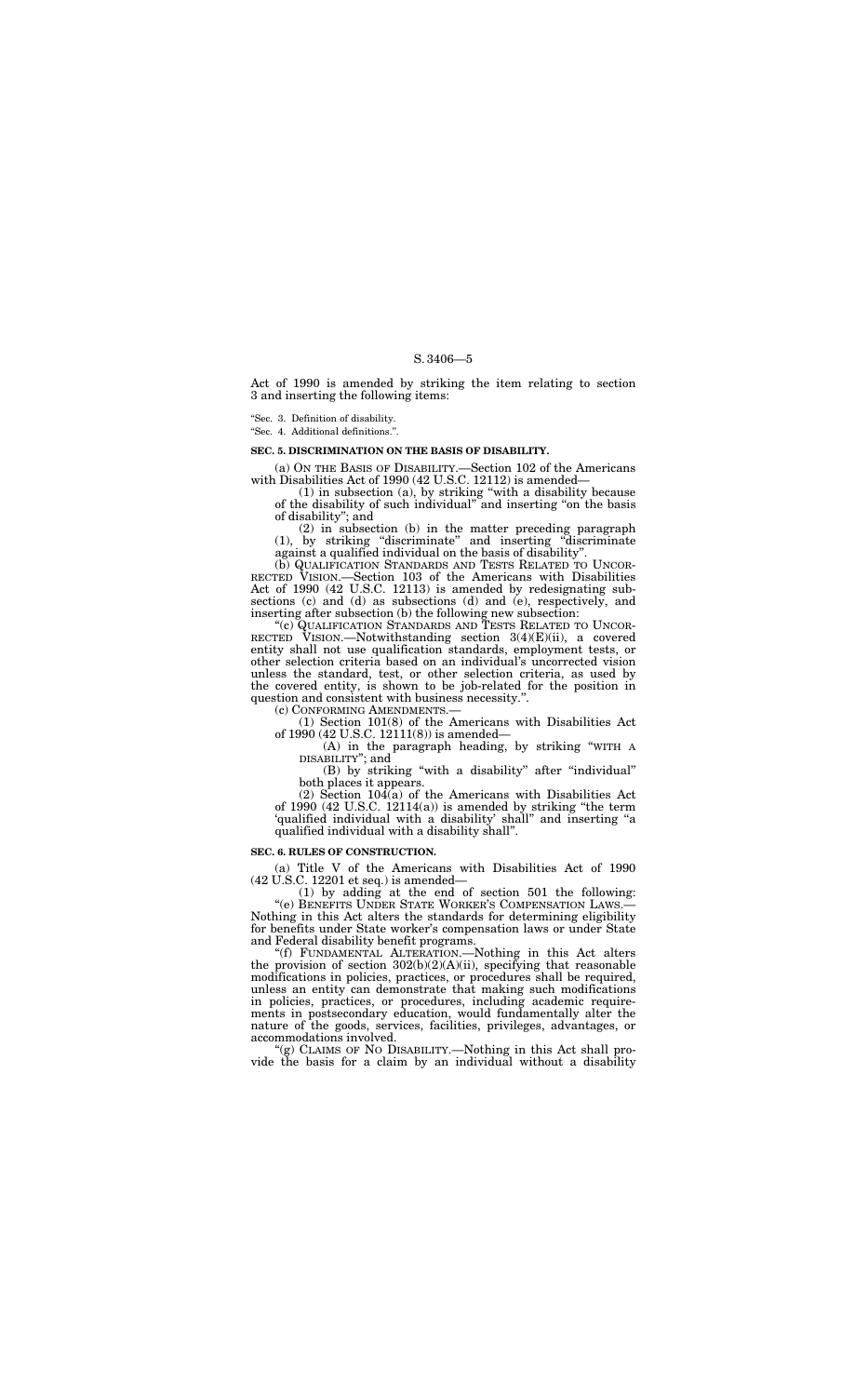''(h) REASONABLE ACCOMMODATIONS AND MODIFICATIONS.—A covered entity under title I, a public entity under title II, and any person who owns, leases (or leases to), or operates a place of public accommodation under title III, need not provide a reasonable accommodation or a reasonable modification to policies, practices, or procedures to an individual who meets the definition of disability in section 3(1) solely under subparagraph (C) of such section.'

that the individual was subject to discrimination because of the individual's lack of disability.

(3) in section 511 (as redesignated by paragraph (2)) (42 U.S.C. 12211), in subsection (c), by striking " $511(b)(3)$ " and inserting " $512(b)(3)$ ".

(2) by redesignating section 506 through 514 as sections 507 through 515, respectively, and adding after section 505 the following:

### **''SEC. 506. RULE OF CONSTRUCTION REGARDING REGULATORY AUTHORITY.**

''The authority to issue regulations granted to the Equal Employment Opportunity Commission, the Attorney General, and the Secretary of Transportation under this Act includes the authority to issue regulations implementing the definitions of disability in section 3 (including rules of construction) and the definitions in section 4, consistent with the ADA Amendments Act of 2008.''; and

 $(1)$  in paragraph  $(9)(B)$ , by striking "a physical" and all that follows through ''major life activities'', and inserting ''the meaning given it in section 3 of the Americans with Disabilities Act of 1990 (42 U.S.C. 12102)''; and

(b) The table of contents contained in section 1(b) of the Americans with Disabilities Act of 1990 is amended by redesignating the items relating to sections 506 through 514 as the items relating to sections 507 through 515, respectively, and by inserting after the item relating to section 505 the following new item:

''Sec. 506. Rule of construction regarding regulatory authority.''.

#### **SEC. 7. CONFORMING AMENDMENTS.**

Section 7 of the Rehabilitation Act of 1973 (29 U.S.C. 705) is amended—

(2) in paragraph (20)(B), by striking ''any person who'' and all that follows through the period at the end, and inserting "any person who has a disability as defined in section 3 of the Americans with Disabilities Act of 1990 (42 U.S.C. 12102).''.